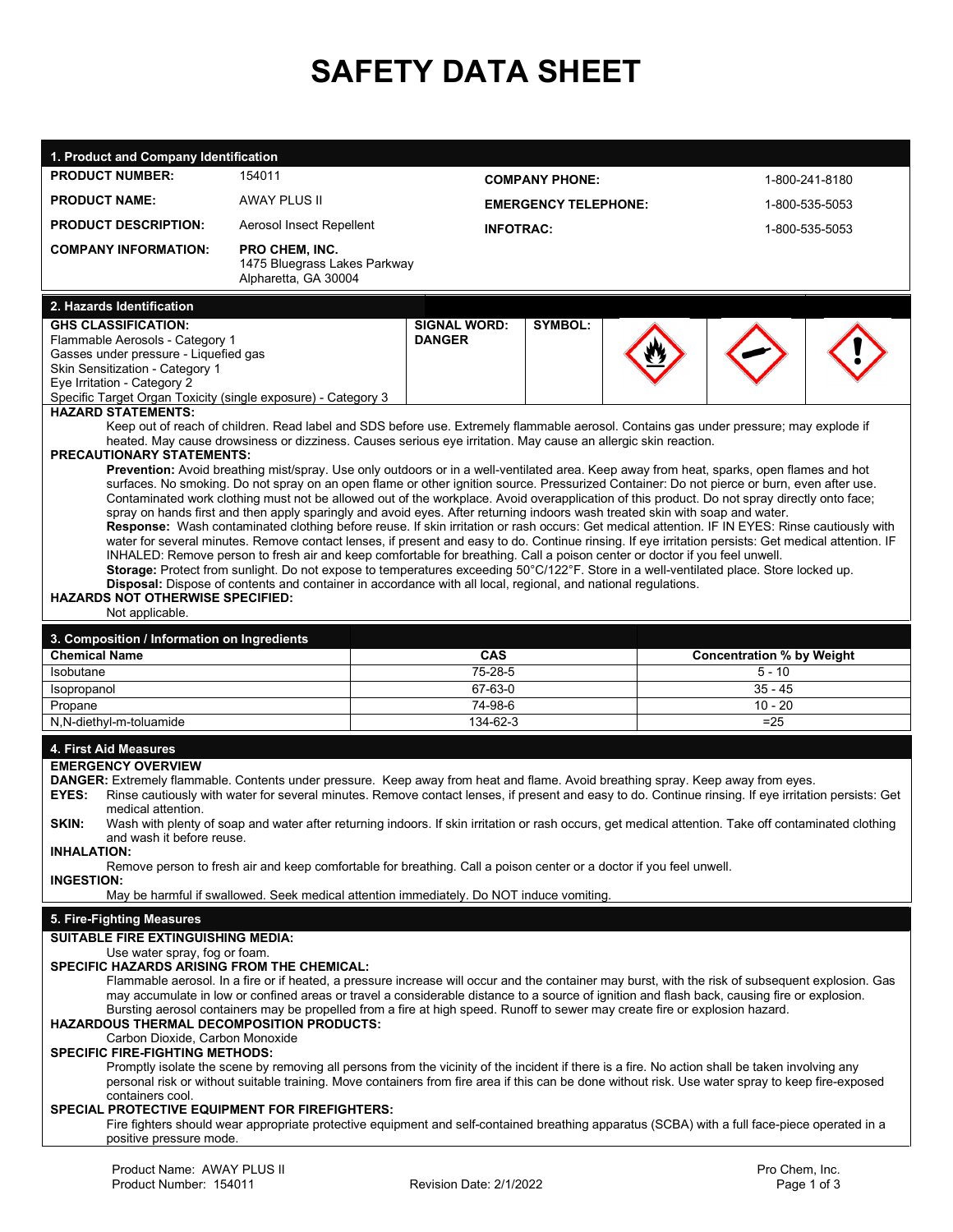# **6. Accidental Release Measures**

# **PERSONAL PRECAUTIONS:**

Put on appropriate personal protective equipment (see Section 8).

**ENVIRONMENTAL PRECAUTIONS AND CLEANUP METHODS:**

Stop all leaks. Isolate hazard area. Keep unnecessary and unprotected personnel from entering. Eliminate all ignition sources. Disperse vapors with water spray. Prevent runoff from entering drains, sewers, streams or other bodies of water. Absorb spill with inert material. Absorb unrecoverable product. Transfer contaminated absorbent, soil and other materials to containers for disposal.

#### **7. Handling and Storage**

Do not use or store near heat, sparks or open flame. Exposure to temperatures above 120°F may cause bursting. Do not puncture or incinerate container. Store in a cool, dry place. Do not get in eyes. Intentional misuse by deliberately concentrating and inhaling may be harmful or fatal. Keep out of reach of children.

| Isopropanol (67-63-0)                                                                                                           |                                                                                |                                   |                                                                                                                                                                                                                                                                                                                                                                                |                                  |
|---------------------------------------------------------------------------------------------------------------------------------|--------------------------------------------------------------------------------|-----------------------------------|--------------------------------------------------------------------------------------------------------------------------------------------------------------------------------------------------------------------------------------------------------------------------------------------------------------------------------------------------------------------------------|----------------------------------|
| OSHA PEL                                                                                                                        | 400 ppm                                                                        |                                   |                                                                                                                                                                                                                                                                                                                                                                                |                                  |
| <b>ACGIH TLV</b>                                                                                                                | 400 ppm                                                                        |                                   |                                                                                                                                                                                                                                                                                                                                                                                |                                  |
| Propane (74-98-6)                                                                                                               |                                                                                |                                   |                                                                                                                                                                                                                                                                                                                                                                                |                                  |
| <b>ACGIH TLV</b>                                                                                                                | 1000 ppm                                                                       |                                   |                                                                                                                                                                                                                                                                                                                                                                                |                                  |
| <b>Isobutane (75-28-5)</b>                                                                                                      |                                                                                |                                   |                                                                                                                                                                                                                                                                                                                                                                                |                                  |
| <b>ACGIH TLV</b>                                                                                                                | $1000$ ppm                                                                     |                                   |                                                                                                                                                                                                                                                                                                                                                                                |                                  |
|                                                                                                                                 | <b>PERSONAL PROTECTIVE EQUIPMENT:</b>                                          |                                   | $\blacktriangleright$                                                                                                                                                                                                                                                                                                                                                          |                                  |
|                                                                                                                                 |                                                                                |                                   |                                                                                                                                                                                                                                                                                                                                                                                |                                  |
|                                                                                                                                 | <b>APPROPRIATE ENGINEERING CONTROLS:</b><br>Good general ventilation required. |                                   | Skin Protection: To prevent repeated or prolonged contact, wear impervious gloves (made from rubber, nitrile or neoprene).<br>Respiratory Protection: Not required under typical use conditions. When respiratory protection is required use an organic vapor cartridge. A<br>respiratory program that meets OSHA's 29 CFR 1910.34 & ANSI Z88.2 requirements must be followed. |                                  |
|                                                                                                                                 | 9. Physical & Chemical Properties                                              |                                   |                                                                                                                                                                                                                                                                                                                                                                                |                                  |
|                                                                                                                                 |                                                                                | Clear spray/mist                  | <b>Explosive Limit Ranges:</b>                                                                                                                                                                                                                                                                                                                                                 | Not available.<br>Not available. |
|                                                                                                                                 |                                                                                | Liquid<br>Colorless               | <b>Explosive Properties:</b>                                                                                                                                                                                                                                                                                                                                                   | Not available.                   |
|                                                                                                                                 |                                                                                | Pleasant                          | <b>Vapor Density:</b>                                                                                                                                                                                                                                                                                                                                                          | Not available.                   |
| Appearance:<br><b>Physical State:</b><br>Color:<br>Odor:<br><b>Odor Threshold:</b>                                              |                                                                                | Not available.                    | Vapor Pressure:                                                                                                                                                                                                                                                                                                                                                                | Not available.                   |
|                                                                                                                                 |                                                                                |                                   | <b>Oxidizing Properties:</b>                                                                                                                                                                                                                                                                                                                                                   | Partial                          |
|                                                                                                                                 |                                                                                | Not applicable.<br>Not available. | Solubility (water):<br><b>Auto-Ignition Temp:</b>                                                                                                                                                                                                                                                                                                                              | Not available.                   |
|                                                                                                                                 |                                                                                | Not available.                    |                                                                                                                                                                                                                                                                                                                                                                                | Not available.                   |
|                                                                                                                                 |                                                                                | Not available.                    | <b>Decomposition Temp:</b><br>Partition Coeff(n-octanol/water):                                                                                                                                                                                                                                                                                                                | Not available.                   |
|                                                                                                                                 |                                                                                | 50°F (liquid portion)             | VOC content (wt. %):                                                                                                                                                                                                                                                                                                                                                           | 65                               |
| pH:<br><b>Melting/Freezing Point:</b><br><b>Boiling Point:</b><br>Viscosity:<br><b>Flash Point:</b><br><b>Evaporation Rate:</b> |                                                                                | Not available.                    | <b>Relative Density:</b>                                                                                                                                                                                                                                                                                                                                                       | $\overline{0.9}$                 |
|                                                                                                                                 |                                                                                |                                   |                                                                                                                                                                                                                                                                                                                                                                                |                                  |
| <b>REACTIVITY:</b>                                                                                                              | 10. Stability & Reactivity Information                                         |                                   |                                                                                                                                                                                                                                                                                                                                                                                |                                  |

**CONDITIONS TO AVOID:** 

High temperatures, open flames, sparks, welding.

**INCOMPATIBLE MATERIALS:**

#### Acids, strong oxidizers. **HAZARDOUS DECOMPOSITION PRODUCTS:**

CO, CO<sub>2</sub>

Vapors may ignite at temperatures exceeding flash point.

#### **11. Toxicological Information**

**PRIMARY ROUTE OF ENTRY:** Inhalation, eye and skin contact.

**Eyes:** Causes serious eye irritation. Symptoms include stinging, tearing and redness.

**Skin:** May cause skin reactions in rare cases. Symptoms may include redness and drying of skin.

**Inhalation:** High vapor/aerosol concentrations (>1000 ppm) are irritating to the eyes and respiratory tract. May cause nose, throat and respiratory tract irritation, coughing and headache.

**Ingestion:** May be harmful if swallowed.

#### **CHRONIC / LONG TERM EFFECTS:**

May cause skin sensitization. Overexposure to this material through inhalation may cause central nervous system depression (dizziness, drowsiness, weakness, fatigue, nausea, headache, unconsciousness).